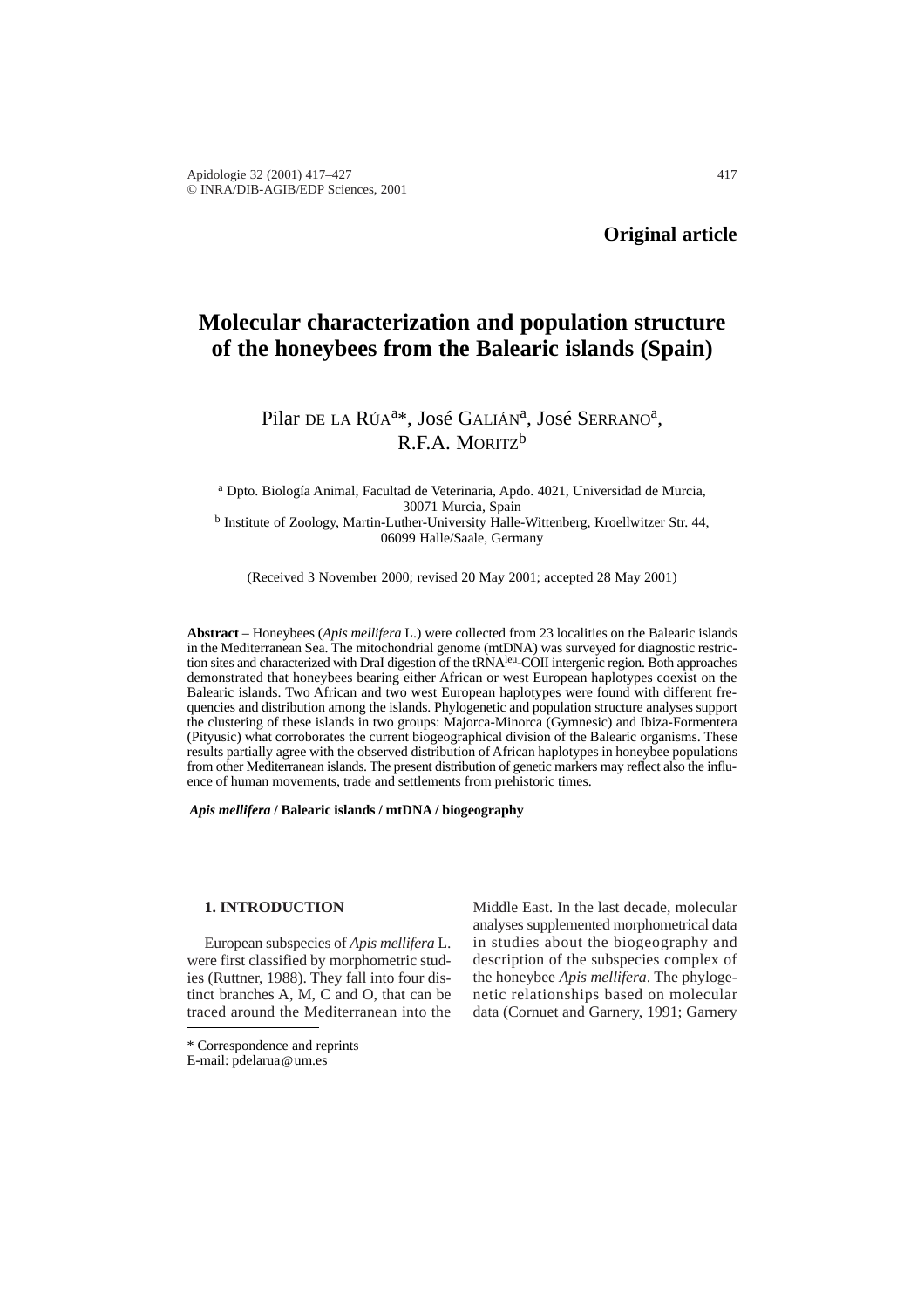et al., 1992; Estoup et al., 1995; Arias and Sheppard, 1996) agree in many aspects with those previously obtained with morphological and behavioral data (Ruttner, 1988). These studies have shown that the west European subspecies *A. m. mellifera* and some northern Iberian populations of *A. m. iberica* correspond to the M lineage, the subspecies distributed from eastern Europe to Italy as *A. m. caucasica*, *A. m. carnica*, and *A. m. ligustica* among others, form the lineage C, and the A lineage encompasses all the African subspecies and also those populations located in southern Iberia and Mediterranean islands as Sicily (*A. m. sicula*, Garnery et al., 1993) and Malta (*A. m. ruttneri*, Sheppard et al., 1997). The existence of the fourth evolutionary lineage (O), comprising *mellifera* subspecies from the Middle East area has been recently confirmed using mitochondrial and microsatellite variability (Franck et al., 2000b; Palmer et al., 2000).

The honeybees of the Iberian Peninsula have been of particular interest because of the hypothesized status *of A. m. iberica* as a hybrid between European *A. m. mellifera* and African *A. m. intermissa*. In agreement with this hypothesis, a decreasing gradient of African mitochondrial haplotypes occurs from south to north, while the inverse situation occurs with west European haplotypes (Smith et al., 1991; Garnery et al., 1995, 1998a; Sheppard et al., 1996). On the contrary, microsatellite analyses of *A. m. iberica* show allelic patterns similar to *A. m. mellifera*, with almost no introgression of African alleles (Franck et al., 1998; Garnery et al., 1998b).

Some Mediterranean islands harbor endemic honeybee populations as *A. m. sicula* in Sicily and *A. m. ruttneri* in Malta. These populations have been studied using morphometric (Sheppard et al., 1997; Ruttner, 1988) and molecular approaches (Garnery et al., 1993; Sheppard et al., 1997; Franck et al., 2000a). Mitochondrial haplotypes found in these honeybees have an

African origin and similar haplotypes have been observed at high frequencies in the Iberian honeybee. Initial results on some Greek islands also show this pattern (Garnery et al., 1993). The Mediterranean distribution of African haplotypes could be interpreted in the light of successive colonization and bottlenecks events occurred in Europe in the Pleistocene period. Patterns further complicated by human influence during historic times. In Corsica and Sardinia, honeybee populations display a high mitochondrial differentiation with European haplotypes from the lineages M and C, clearly due to a human influence (Franck et al., 2000a).

Populations on the Balearic islands are situated in the western Mediterranean Sea close to the eastern Iberian coast. The three northern islands (Majorca, Minorca and Cabrera) make up the Gymnesic archipelago, whereas Ibiza and Formentera to the south form the Pityusic group. According to a model of colonization of the Balearics due to natural factors, we hypothesized that there may be differences between honey bee populations from the Gymnesic and the Pityusic island groups, as is known for other organisms (Colom, 1964; Compte, 1968; Cuerda, 1975; Palmer et al., 1999, etc.). Such differences reflect the separate history of both archipelagos in terms of colonization over the last two million years, including the time when *Apis mellifera* probably expanded its range westwards from the East Mediterranean region (Ruttner, 1988).

Variation in the mitochondrial molecule allows discrimination among the evolutionary lineages of honeybee subspecies. Several approaches have been described for studying the sequence variability of different mitochondrial regions (reviewed for Africanized bees in Sheppard and Smith, 2000). Some of the molecular studies rely on the length and restriction site polymorphisms of the mitochondrial genome (Crozier et al., 1991; Hall and Smith, 1991). Garnery et al. (1993) used the length polymorphism of the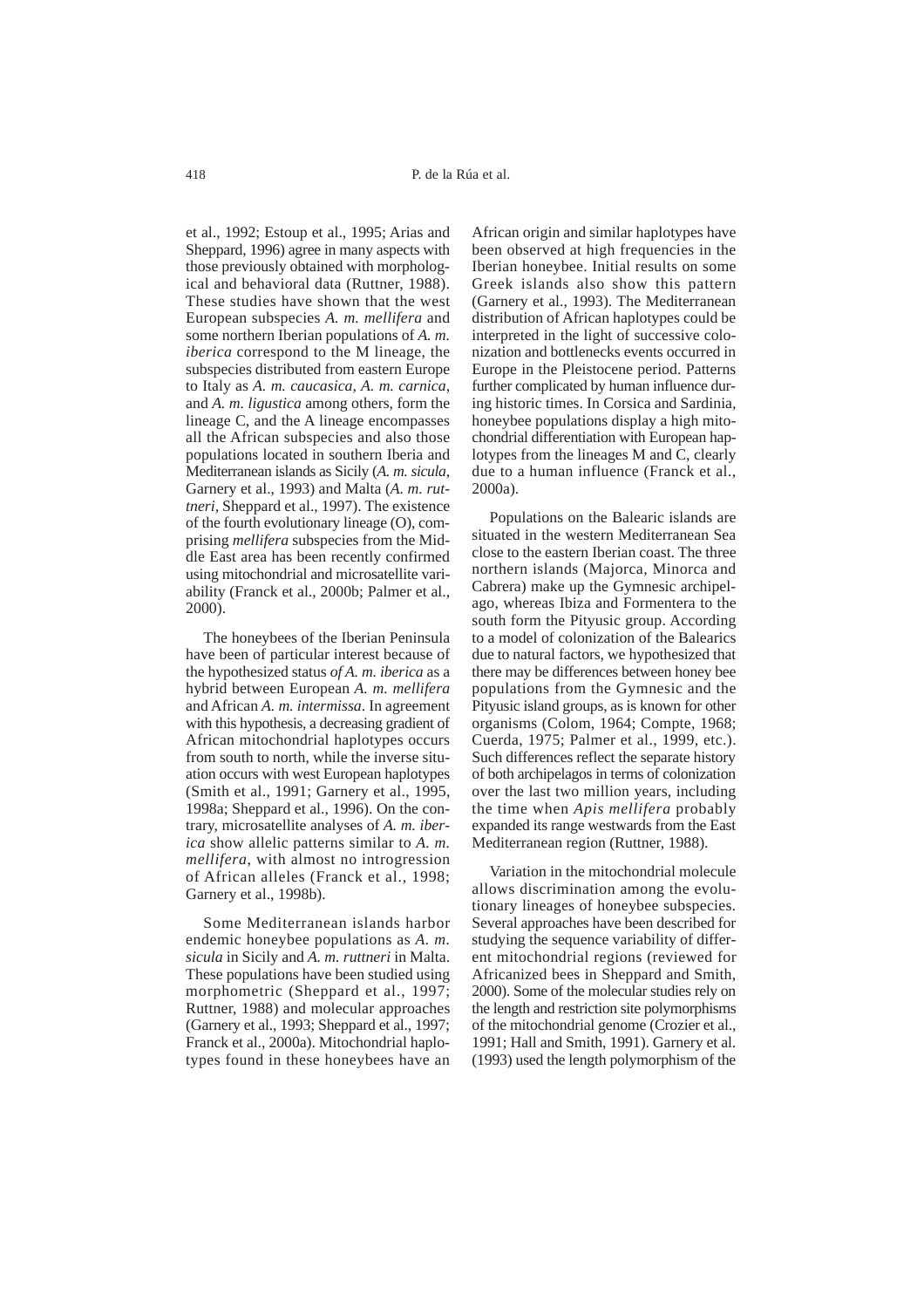intergenic tRNAleu-COII region, combined with a restriction site polymorphism in the same region, to design a simple and stringent test that designates honeybees bearing different haplotypes to membership in one of the four mtDNA lineages of subspecies. This intergenic region is basically composed of two sequences called P and Q. The type of P sequence (P with 54–56 bp,  $P_0$  with 62–69 bp and  $P_1$  with 50 bp) combined with the number of  $\dot{Q}$  sequences characterise the four evolutionary lineages.

In this study we analyzed the mtDNA (restriction site and length polymorphisms) of 110 colonies from the Balearic islands to characterize the Balearic honeybee populations and to test current hypotheses about their origin and evolution.

# **2. MATERIALS AND METHODS**

#### **2.1. Sampling and DNA extraction**

A total of 110 colonies were sampled from 23 different localities distributed on Majorca, Minorca, Ibiza and Formentera during August 1999 and February 2000 (Fig. 1 and Tab. I). At least 30 worker bees were collected from each colony. The hives were opened and the bees were trapped from the inner frames to prevent the collection of drifting bees. Bees were immediately killed by immersion in absolute ethanol and kept at –20 °C until they were processed in the laboratory.

Total DNA was extracted from one worker thorax per colony  $(N = 110 \text{ sam}$ ples) after rinsing the bees for one hour following Garnery et al. (1993). DNA isolation was performed following the Chelex method (Walsh et al., 1991).

#### **2.2. PCR amplification and DNA digestions**

The target regions containing the diagnostic restriction sites were amplified and digested following Smith et al. (1997) (Tab. II). Three diagnostic restriction sites were analyzed: *Bgl*II in the cytochrome b gene (Crozier et al., 1991), and *Hinc*II and *Xba*I in the subunit I of the cytochrome oxidase gene (COI) (Hall and Smith, 1991).



**Figure 1.** Map of the sampled localities from Majorca, Minorca, Ibiza and Formentera showing the number of colonies and localities sampled (values before and after the dash) and haplotype distribution and frequencies.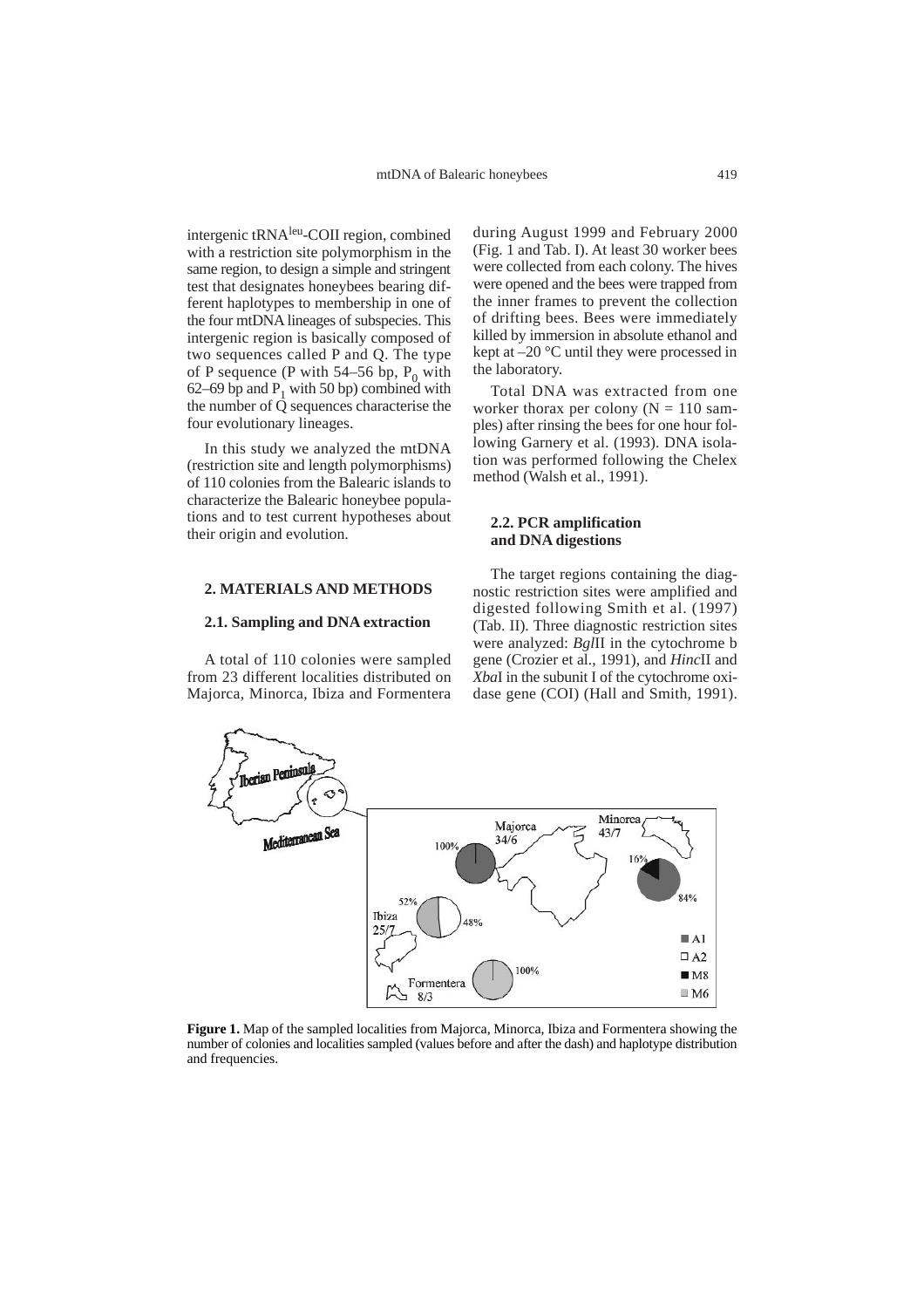PCR amplification of the intergenic tRNAleu-COII region was performed following Garnery et al. (1992) with the primers E2 located at the 5'-end of the

tRNA<sup>leu</sup> gene and H2 located at the 5'-end of the COII gene. The four amplified resulting products were visualized after the electrophoretic separation on 1.5% agarose gels,

**Table I.** Distribution of the studied *Apis mellifera* populations from the Balearic islands and frequency (percent) of the haplotypes revealed by *Dra* I restriction.

| Island     | Locality       | No. of<br>colonies | Haplotypes     |                |     |    |
|------------|----------------|--------------------|----------------|----------------|-----|----|
|            |                |                    | A <sub>1</sub> | A <sub>2</sub> | M8  | M6 |
| Majorca    | Can Arabí      | 4                  | 100            |                |     |    |
|            | Binissalem     | 6                  | 100            |                |     |    |
|            | Ariany         | 4                  | 100            |                |     |    |
|            | Petra          | 6                  | 100            |                |     |    |
|            | Castellitx     | 6                  | 100            |                |     |    |
|            | Campos         | 8                  | 100            |                |     |    |
| Minorca    | San Climent    | 6                  | 100            |                |     |    |
|            | Alaior         | 6                  | 100            |                |     |    |
|            | Es Tudons      | 11                 | 55             |                |     | 45 |
|            | Cimentera      | 5                  | 60             |                |     | 40 |
|            | El Toro        | 5                  | 100            |                |     |    |
|            | Sierra Morena  | 5                  | 100            |                |     |    |
|            | Lliberto       | 5                  | 100            |                |     |    |
| Ibiza      | S. Gertrudis   | 4                  |                | 75             | 25  |    |
|            | S. Eulalia     | 4                  |                | 75             | 25  |    |
|            | Jesús          | 4                  |                | 75             | 25  |    |
|            | S. Agustín     | 4                  |                |                | 100 |    |
|            | Cala Llonga    | 4                  |                | 75             | 25  |    |
|            | S. Miguel      | 4                  |                |                | 100 |    |
|            | S. Jordi       | 1                  |                |                | 100 |    |
| Formentera | S. Francisco 1 | 2                  |                |                | 100 |    |
|            | S. Francisco 2 | 3                  |                |                | 100 |    |
|            | S. Fernando    | $\overline{3}$     |                |                | 100 |    |

**Table II.** Presence (+) or absence (-) of three diagnostic restriction sites and haplotype distribution in the *Apis mellifera* populations from Majorca, Minorca, Ibiza and Formentera (cyt b = cytochrome oxidase b, COI and COII = cytochrome oxidase I and II).

| Haplotypes               |                       | Islands |         |        |             |        |                  |
|--------------------------|-----------------------|---------|---------|--------|-------------|--------|------------------|
| Amplified<br>region      | Restriction<br>enzyme | Majorca | Minorca |        | Ibiza       |        | Formentera       |
| Cyt b                    | $Bg$ l $\Pi$          |         |         | $^{+}$ |             | $^{+}$ | $^{+}$           |
| <b>COI</b>               | $Hinc$ II             |         |         | $^{+}$ |             | $^+$   | $^{+}$           |
| <b>COI</b>               | XbaI                  |         |         |        |             |        |                  |
| tRNAleu <sub>-COII</sub> | DraI                  | 34 A1   | 36 A 1  | 7 M8   | 12 A2 13 M6 |        | 8 M <sub>6</sub> |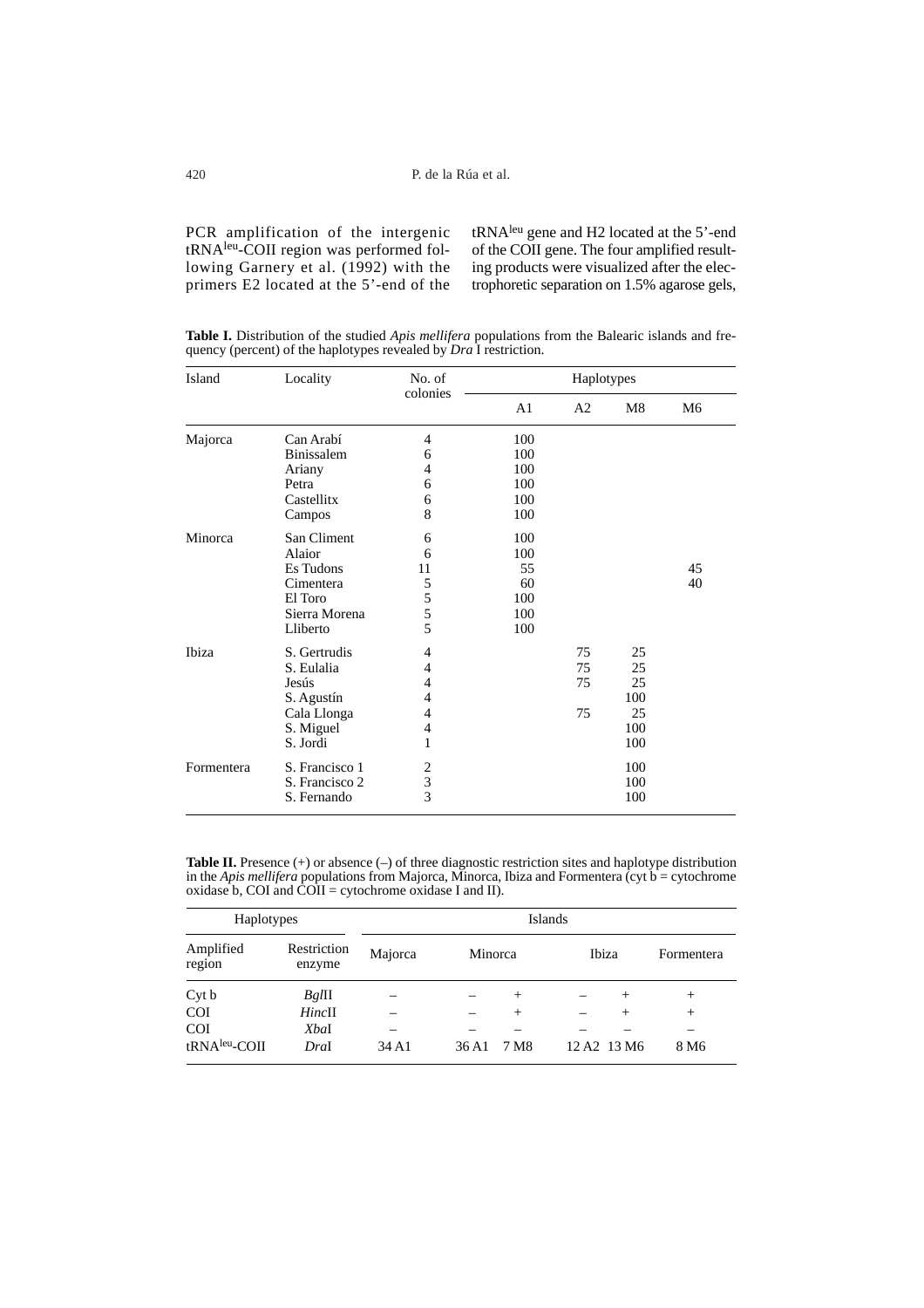stained with ethidium bromide, and photographed under ultraviolet illumination.

Ten µL aliquots of the resulting PCR products were digested with five units of each of the following enzymes *Bgl*II, *Hinc*II, *Xba*I and *Dra*I. The restriction reactions were kept in a waterbath at 37 °C for 4–12 h and the resulting fragments were visualized in 1.5% agarose gels (*Bgl*II, *Hinc*II and *Xba*I digestions) or 8% acrylamide gels (*Dra*I digestion) and stained with ethidium bromide. Photographs were taken for documentation.

### **2.3. Statistical analyses**

The Fischer exact test was performed to examine the differences in the distribution of haplotypes and evolutionary lineages among the islands with the program STRUC from the GENEPOP package version 3.1c (Raymond and Rousset, 1995). The AMOVA test for population structure was calculated using the ARLEQUIN program (Schneider et al., 1997).

#### **2.4. Phylogenetic analysis**

Results obtained in this work were combined with those from the region of Murcia located in the southeastern region of the Iberian Peninsula (de la Rúa et al., 1999). We used the maximum likelihood approach performed on the frequency of haplotypes present in each population. Bootstrap

values (in %) were obtained after 2000 iterations of the data set in every case (Hedges, 1992). Programs included in the package PHYLIP (version 3.5c, Felsenstein 1993) were used for these purposes.

# **3. RESULTS**

# **3.1. Mitochondrial DNA characterization**

As a first step in the molecular characterization of the honeybee populations of the Balearic islands, we performed restriction analyses after the amplification by PCR of the cytochrome b (cyt b) and the COI mitochondrial DNA regions. Results (Tabs. I and II) show that most colonies have the restriction pattern characteristic of the African evolutionary lineage i.e. the *Bgl*II site in the cyt b region and *Hinc*II and *Xba*I sites in the COI were absent. In 28 out of 110 studied colonies the restriction pattern typical of the evolutionary lineage from Western Europe was found. We did not detect colonies belonging to other lineages.

The intergenic tRNA<sup>leu</sup>-COII region amplified by PCR yielded products with two sizes, either ca. 620 or ca. 815 base pairs. The restriction with the enzyme *Dra*I revealed four different patterns: A1, A2, M6 and M8 (Fig. 2 and Tab. II). A1 and A2 contain the  $P_0$  sequence and differ in the presence of one (A1) or two (A2) copies of the Q sequence. Their restriction patterns and composition are characteristic of African



**Figure 2.** Restriction maps of the haplotypes found in the Balearic honeybee populations (following Garnery et al., 1993). Arrows indicate restriction sites and asterisks indicate two fragments with identical sizes. The size of the fragments after the *Dra*I restriction is also shown.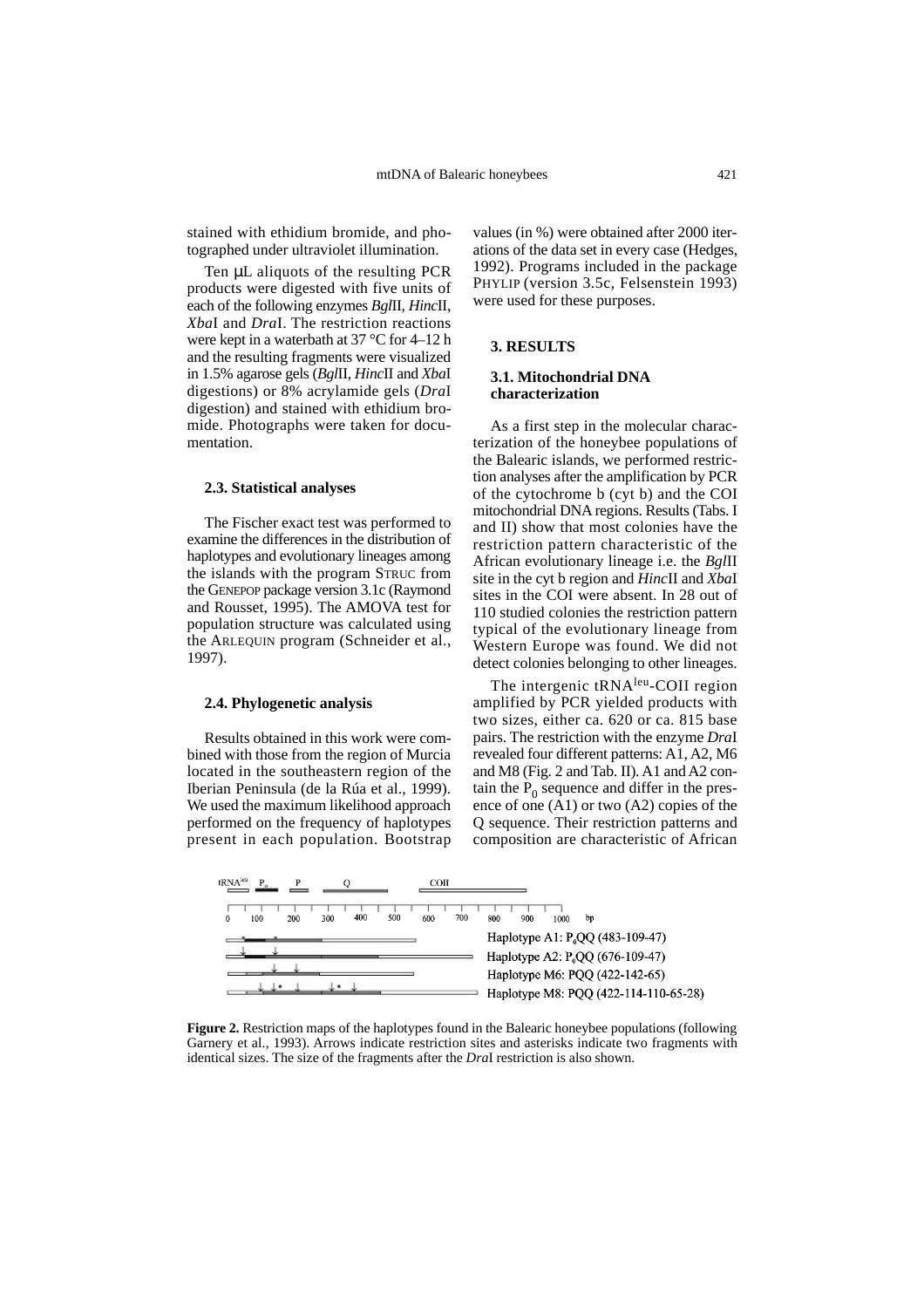| Source of variation         | d. f. | Sum of<br>squares | Variance<br>components | Percentage<br>of variation |
|-----------------------------|-------|-------------------|------------------------|----------------------------|
| Among groups                |       | 28.380            | 0.502                  | 35.52                      |
| Among islands within groups | 2     | 9.152             | 0.149                  | 10.53                      |
| Within islands              | 107   | 81.639            | 0.763                  | 53.95                      |
| Total                       | 110   | 119.171           | 1.414                  |                            |

**Table III.** AMOVA design and results of the analysis of the population structure of *Apis mellifera* from the Balearic islands.

subspecies of *A. mellifera*, thus confirming that these colonies should be included in the African lineage. The haplotypes M6 and M8 display typical west European patterns containing the P sequence in its intergenic region, and one (M6) or two (M8) copies of the Q sequence.

### **3.2. Genetic diversity and population structure**

The distribution and the relative frequencies of these four haplotypes in the sampled islands are given in Figure 1. The haplotype A1 occurred in high frequency on Majorca (100%) and Minorca (84%) and the haplotype A2 was only detected on Ibiza (42%). Haplotypes corresponding to the M lineage have been observed on Minorca (M8, 16%) and at high frequency on Ibiza (M6, 52%) and Formentera (M6, 100%).

Fischer exact tests for comparing the haplotype and lineage distributions among the island populations were significant  $(P<0.005)$  in both cases, indicating differentiation among island populations. Furthermore, an AMOVA test was performed to examine components of variance between the two groups of island populations, among islands within these two groups and within islands. The islands were grouped depending on the presence and frequency of each haplotype found: Majorca and Minorca (Gymnesic islands) where the haplotype A1 is exclusively present, and Ibiza and Formentera (Pityusic islands) that share the presence of the haplotype M6. Results are shown in Table III. Thirty-five percent of the total variance is due to the differences between the two groups of islands, thus confirming the influence of the geographical localization in the haplotype distribution. Only 10% of the total variance is due to the differences within the Gymnesic and the Pityusic archipelagos, and suggests a certain level of homogeneity within these two groups. Fifty-four per cent of the variance depends on the differences within each island.

The maximum-likelihood tree obtained with the observed frequency of each haplotype (Fig. 3) also corroborates the grouping of the Gymnesic and the Pityusic islands. Honeybee populations from Ibiza and Formentera branch closer to the population from



**Figure 3.** Maximum-likelihood tree (unrooted) of the honeybee populations from the Balearic islands based on the mitochondrial variation. Bootstrap values are noted as percentages and were computed over 2000 replications of the data sets.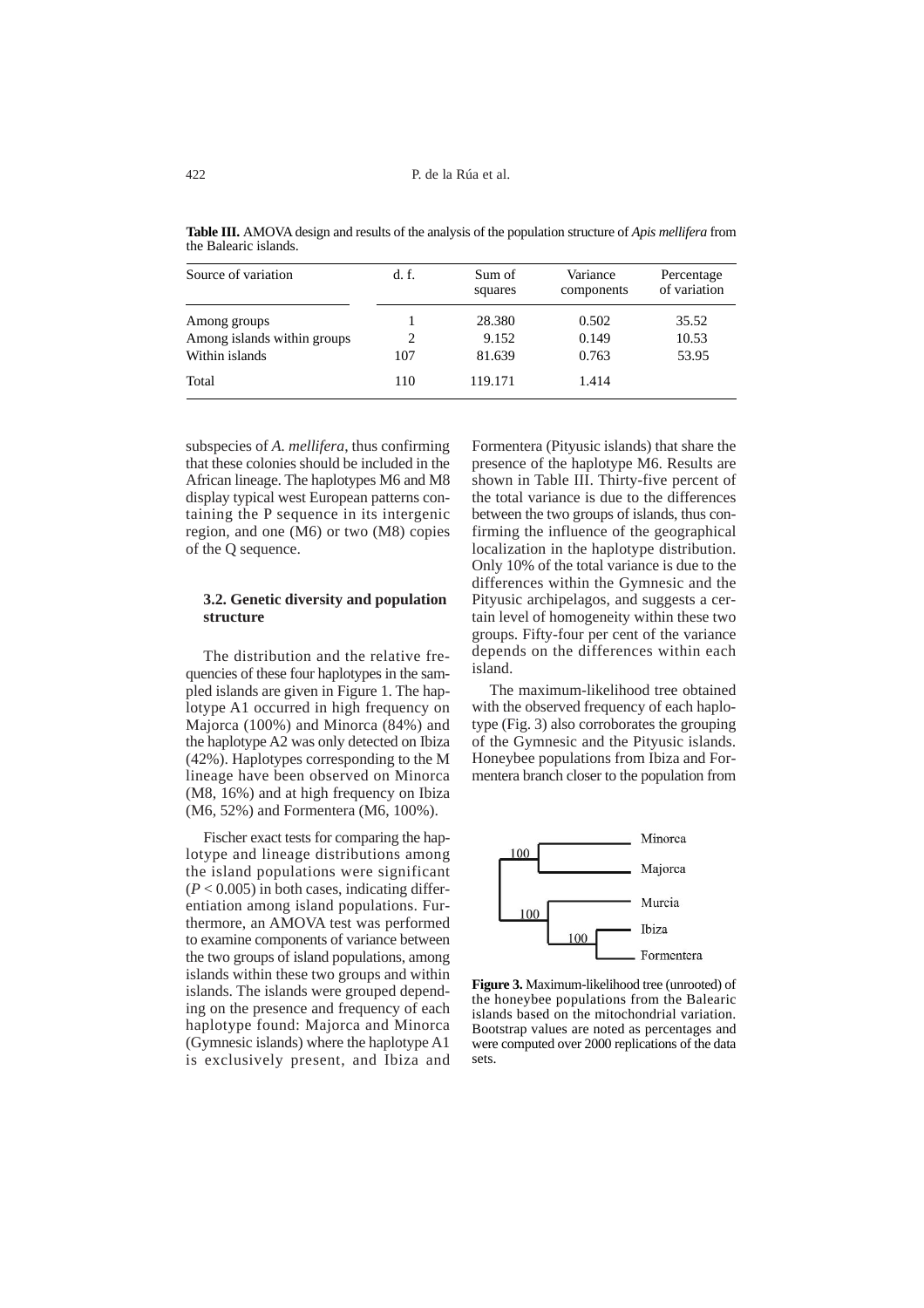Murcia that was taken as representative of the continental *A. m*. *iberica* populations.

# **4. DISCUSSION**

Molecular analyses of the mitochondrial DNA of *A. mellifera* populations from the Balearic islands of Majorca, Minorca, Ibiza and Formentera show that 75% of the studied colonies belong to the African evolutionary lineage of subspecies. This result is in agreement with previous data of honeybee populations from other Mediterranean islands as Sicily, Malta and some Greek islands (Garnery et al., 1993; Sheppard et al., 1997; Franck et al., 2000a). These data support the hypothesis pointed out by Ruttner (1988), and expanded by Sheppard et al. (1997) about the location of honeybee refugia in the Mediterranean area during the Pleistocene glaciation era, and a subsequent expanding period of these populations to the rest of Europe and the Mediterranean islands.

The results of Franck et al. (2000a) confirmed the presence of African haplotypes in two *A. m. sicula* populations that show the haplotypes A1, A2, A4 and A8. The A2 haplotype has also been found in Ibiza but not in the other three Balearic populations, in spite of the close geographical situation of these islands. On the other hand, the haplotype A1 was fixed (frequency  $= 1$ ) in populations from Majorca and detected at a high frequency (84%) on Minorca. This haplotype has been described in populations from Morocco and is especially frequent in *A. m. intermissa* populations from south of the Atlas mountains and Guinea (Franck et al., 1998). It has also been found in southern Iberia (but in a low frequency) in *A. m. iberica* colonies with African haplotypes (Garnery et al., 1995; de la Rúa et al., 1999), in the Canary islands (de la Rúa et al., 1998, 2001a) with a variable frequency, and in Sicily (Franck et al., 2000a). The distribution of the haplotype A1 in the large islands supports a close link between the honeybee

populations from Majorca and Minorca. These islands suffered several processes of connection and separation during historical times. The last time they were connected was around 25000 years ago (Compte, 1968) thus having the chance to homogenize the gene pool of their honeybee populations. The high frequency of this haplotype suggests a colonization event, such as described for other organisms located in the Balearic islands as *Drosophila subobscura* (Castro et al., 1999).

Haplotypes characteristic of west European honeybee populations have been found on Formentera and Ibiza (M6, 100% and 52% respectively) and at a low frequency on Minorca (M8, 16%). The homogeneous presence of the M6 haplotype in Formentera, a very small island with a few colonies, could reflect a recent bottleneck event. The M8 haplotype observed on Minorca has been previously detected at low frequencies in the southern part of France and also in the *A. m. iberica* populations with *mellifera* haplotypes from northern Iberia (Garnery et al., 1998a). These findings could reflect an anthropogenic influence in recent historical times, due to importations from Iberia that have been occurring during the last decades, as communicated to us by local beekeepers in Ibiza.

The haplotype distribution allows the clustering of the island honeybee populations in two groups: the large islands Majorca and Minorca (Gymnesic) and the small islands Ibiza and Formentera (Pityusic). This cluster agrees with the postulated separate history of both archipelagos, (Majorca and Minorca got separated from the Iberian mainland before Ibiza and Formentera and suffered several episodes of separation and union) which is also mirrored by other insect and plants groups (Palmer et al., 1999). Interestingly, only birds do not seem to reflect this paleogeographic trend.

The variability found in the Balearic islands is perhaps due to more than one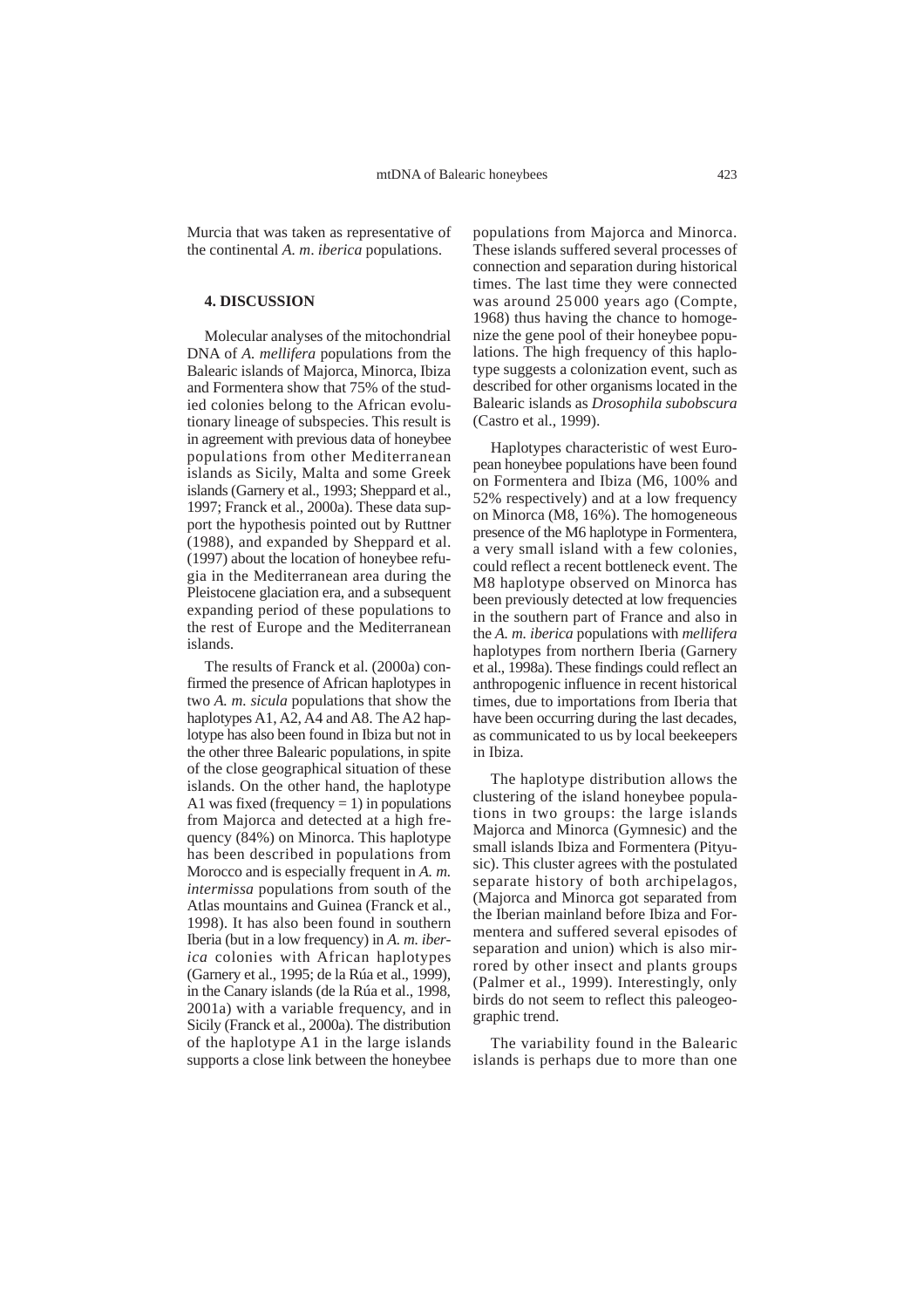factor, including historical processes (in a geological scale) and recent human influences. Similar results have been observed in populations of *A. mellifera* in the Canary islands, where many native populations characterized by a particular mitochondrial intergenic region have suffered a marked introgression caused by importation of foreign queens of the East European evolutionary lineage (de la Rúa et al., 1998, 2001a,b). If queen replacement is maintained or increased during the next years in the Balearic islands, the gene pool of locally adapted populations could be severely disrupted. This process could cause the extinction of ecotypes adapted to the environmental conditions of these islands. Further research must be done for evaluating the factors that influence the genetic diversity of Balearic honeybee populations, and for establishing policies to preserve local populations with conservation interest.

#### **ACKNOWLEDGMENTS**

Special thanks are given to José A. Acosta for his help and advice during the sampling travel to Majorca and Minorca and to Dr. Bárbara Fernández for her help during the lab work. We are indebted to the beekeepers Jaume Martorell, Joan Massanet, Tomeu Gual, Gabriel Vicens, Baltasar Pons and Antonio Cerdá from Majorca, Sebastiá Pons, José Llufriú, Antoni Truyol and Miquel Truyol from Minorca, Francisco Clapés and José Suñer from Ibiza and Vicente Ribas and Pascual Mayans from Formentera, that contributed to this work with their honeybees and comments. Two anonymous referees and Dr. Stefan Fuchs (Editor) also contributed to improve the ms. This study has been supported by the DAAD-Acciones Integradas Hispano-Alemanas HA 1998-0043, and the projects RZ00-013 (Spanish National Institute of Agricultural Investigation, INIA) and EVK-2000-00628 (European 5th Framework).

**Résumé – Caractérisation moléculaire et structure des populations d'abeilles domestiques des îles Baléares (Espagne**)**.** Les études moléculaires qui sont partiellement en accord avec les résultats d'études

morphologiques et comportementales précédentes, ont défini quatre lignées évolutives de sous-espèces de l'abeille domestique *Apis mellifera* L. M (sous-espèces d'Europe occidentale), C (sous-espèces d'Europe orientale et du nord de la Méditerranée), A (sous-espèces africaines y compris les sous-espèces des îles de la Méditerranée telles que *A. m. sicula* de Sicile et *A. m. ruttneri* de Malte), et O (sous-espèces du Proche et du Moyen Orient). Ces études reposent sur la variation trouvée dans le génome mitochondrial d'*A. mellifera* (polymorphismes de longueur et des sites de restriction). Hall et Smith ont identifié des sites de restriction de diagnostic dans trois régions des mitochondries et Garnery et al. ont mis au point le test *Dra*I basé sur le RFLP (polymorphisme de longueur des fragments de restriction) dans la région intergénique entre le tRNA<sup>leu</sup> et COII. Cette région intergénique est composée de deux séquences dénommées P et Q. Le type de séquence P et le nombre de répétition de Q varient d'une sous-espèce à l'autre et peuvent être utilisés pour identifier des colonies appartenant aux quatre lignées évolutives mentionnées ci-dessus.

Les îles Baléares sont situées en mer Méditerranée occidentale près de la côte orientale de l'Espagne réparties en deux groupes : Majorque et Minorque (archipel Gymnésique) et Ibiza et Formentera (archipel Pityusique). Nous émettons l'hypothèse qu'il peut y avoir des différences entre les populations d'abeilles des deux archipels. Ces différences refléteraient l'histoire distincte qu'ont eue les deux archipels en termes de colonisation durant les deux derniers millions d'années, y compris le moment où *A. mellifera* a probablement étendu son aire vers l'ouest à partir de la Méditerranée orientale.

Dans cette étude nous avons analysé la variation mitochondriale de 110 colonies d'abeilles présentes sur les îles Baléares (Fig. 1, Tab. I). Nous avons trouvé deux lignées évolutives et quatre haplotypes (Tabs. I et II) : les haplotypes africains A1 et A2, caractérisés par la présence de la séquence  $P_0$  et respectivement d'une ou deux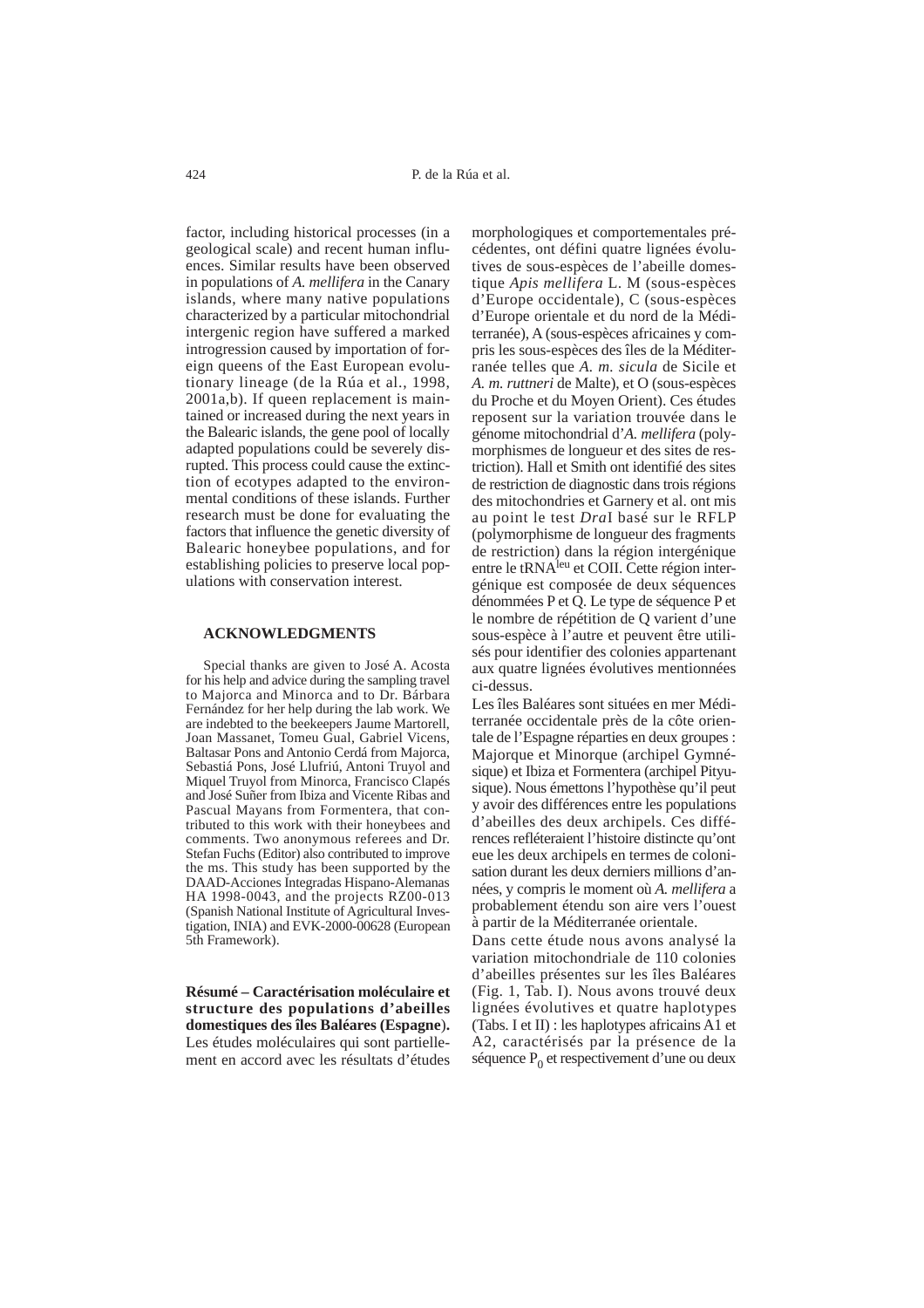unités Q, et les haplotypes d'Europe occidentale M6 et M8, qui possèdent également une ou deux unités Q mais ont la séquence P (Fig. 2). La fréquence et la distribution de ces haplotypes varient selon les îles (Fig. 1). Tous les échantillons de Majorque présentent l'haplotype A1 ; sur Minorque 84 % des abeilles portent l'haplotype A1 mais nous avons également trouvé des abeilles qui portaient l'haplotype M8 d'Europe occidentale. Sur Ibiza 48 % des colonies présentent l'haplotype africain A2 et 52 % appartiennent à la lignée M (haplotype M6). Tous les échantillons de Formentera portent l'haplotype M6. L'analyse AMOVA de la variation haplotypique parmi les populations des îles Baléares et l'arbre de maximum de vraisemblance (Fig. 3) ont confirmé le rassemblement en deux groupes d'îles : Majorque-Minorque et Ibiza-Formentera. Ce résultat est en accord avec l'histoire différente des deux archipels. Pourtant les abeilles de Majorque et Minorque partagent la présence de l'haplotype A1, qui suggère une étroite relation entre les populations insulaires. Le fait que ces populations partagent l'ADNmt africain comme *A. m. sicula* en Sicile et *A. m. ruttneri* à Malte, confirment l'hypothèse de Ruttner et de Sheppard, pour lesquels les refuges des abeilles domestiques au cours de la glaciation pléistocène étaient situés dans la région méditerranéenne, puis une période d'expansion a suivi durant laquelle ces populations se sont répandues dans le reste de l'Europe et les îles méditerranéennes. Les caractéristiques haplotypiques des populations d'Europe occidentale ont été trouvées à Formentera et Ibiza et avec une moindre fréquence à Minorque, ce qui peut s'expliquer par l'importation d'Ibérie comme l'ont mentionné des apiculteurs locaux.

L'analyse des marqueurs mitochondriaux des population d'abeilles des Baléares fournit des preuves de l'influence des facteurs naturels et humains sur la biodiversité actuelle.

*Apis mellifera* **/ îles Baléares / biogéographie / ADNmt / génétique des populations**

**Zusammenfassung – Molekulare Charakterisierung und Populationsstruktur der Honigbienen von den Balearischen Inseln (Spanien).** Durch molekulare Studien wurden in teilweiser Übereinstimmung mit früheren morphologischen und Verhaltensuntersuchungen vier evolutionäre Linien von Unterarten der Honigbiene *Apis mellifera* abgegrenzt, M (Westeuropäische Unterarten) C (Osteuropäische und Nordmediterrane Unterarten) A (afrikanische Subspezies einschlieβlich mediterraner Inselrassen wie *A. m. sicula* von Sizilien and *A. m. ruttneri* von Malta) und O (Subspezies des nahen und mittleren Ostens). Diese Studien begründen sich aus der Variation des mitochondrialen Genoms von *A. mellifera* (Längen und Restriktionsortpolymorphismen). Hall und Smith (1991) fanden diagnostische Restriktionsschnittstellen in drei mitochondrialen Regionen und Garnery et. al. (1993) entwickelten den DraI test auf der Basis des RFLP der intergenischen Region zwischen tRNAleu und COII. Diese intergenische Region wird aus zwei Sequenzen, P und Q, zusammengesetzt, wobei die Anzahl der Q Wiederholungen sich zwischen den Subspezies unterscheidet und dazu genutzt werden kann, Völker den obengenannten evolutionären Linien zuzuordnen.

Die balearischen Inseln liegen im westlichen Mittelmeer nahe der spanischen Küste, sie teilen sich in zwei Gruppen auf: Mallorca und Minorca bilden die gymnesische Inselgruppe, Ibiza und Formentera die pityusische Inselgruppe. Wir untersuchten die Hypothese, dass sich die Populationen dieser beiden Inselgruppen unterscheiden. Solche Unterschiede würden die getrennte Geschichte beider Inselgruppen im Sinne der Besiedlungsgeschichte über die letzten 2 Millionen Jahre widerspiegeln. Dies schlieβt die Zeit ein, während der *Apis mellifera* mutmasslicherweise ihr Verbreitungsgebiet vom östlichen Mittelmeer in westlicher Richtung ausdehnte.

In der vorliegenden Studie untersuchten wir die mitochondriale Variation von 110 Bienenvölkern der Balearischen Inseln (Abb. 1 und Tab. I). Wir fanden zwei der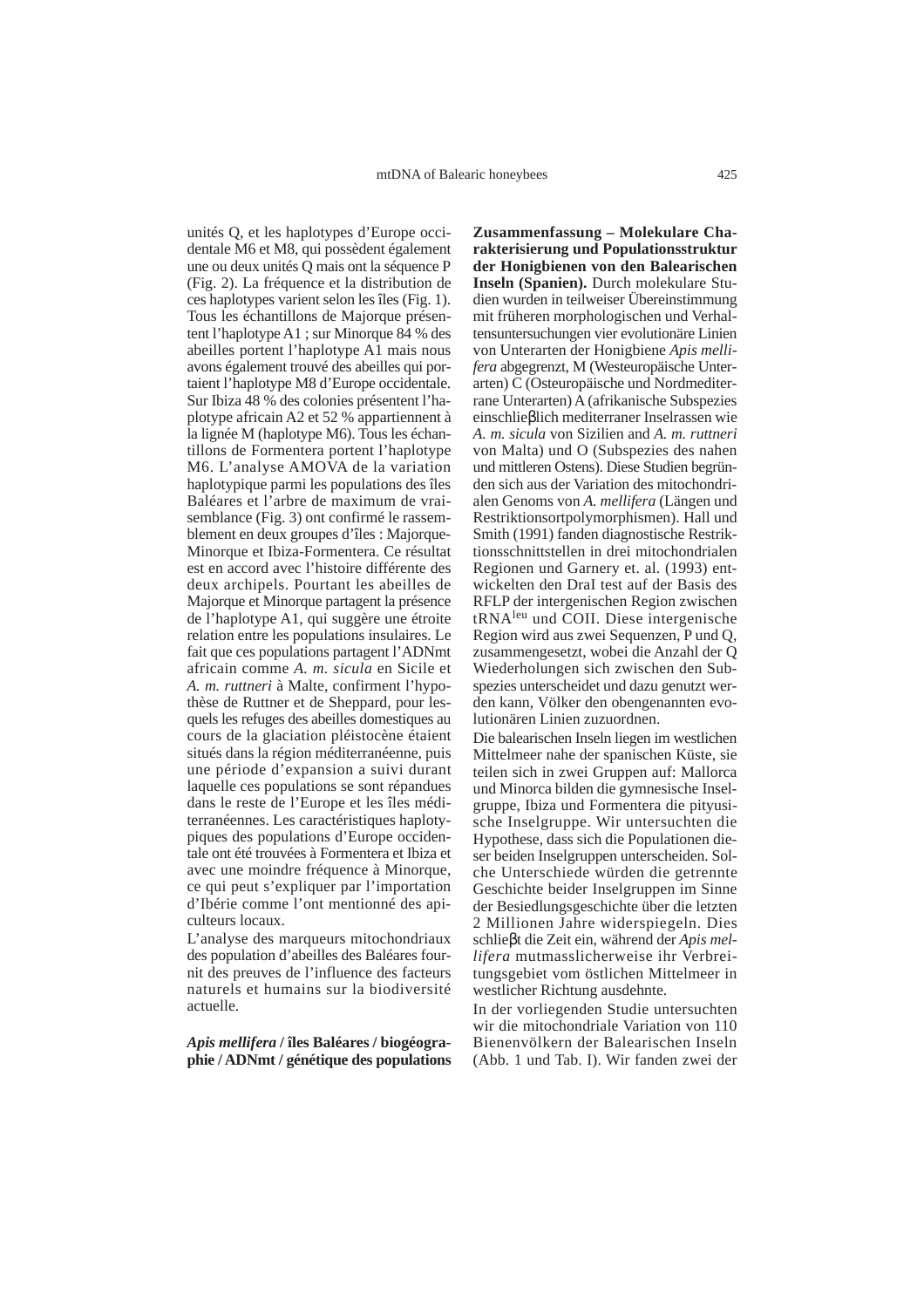evolutionären Linien und vier Haplotypen vertreten (Tab. I und II): die afrikanischen Haplotypen A1 and A2, charakterisiert durch die  $P_0$  Sequenz und eine beziehungsweise zwei Q Einheiten, und die Haplotypen M6 und M8 der westeuropäische Linie, ebenfalls mit ein oder zwei Q Einheiten, aber mit der P Sequenz (Abb. 2). Die Häufigkeit und Verteilung dieser haplotypen unterscheidet sich zwischen den Inseln (Abb. 1). Alle Proben von Mallorca zeigen den Haplotyp A1, auf Minorca hatten 84 % der Bienen den Haplotyp A1, allerdings fanden wir auch Honigbienen mit dem westeuropäischen Haplotyp M8. Auf Ibiza zeigten 48 % der Völker den afrikanischen Haplotyp A2, und 52 % gehörten der M Linie an (Haplotyp M6). Alle Proben von Formentera zeigten den Haplotyp M6. Die AMOVA Analyse der Haplotypvariation zwischen den balearischen Honigbienenpopulationen (Tab. III) und der Maximum-Likelihood Tree (Abb. 3) bestätigten die zwei Inselgruppen Majorca-Minorca und Ibiza-Formentera. Dies Ergebnis steht mit der getrennten Geschichte der beiden Inselgruppen im Einklang. In der Tat teilen die Bienen von Mallorca und Minorca die Anwesenheit des Haplotyps A1, was eine enge Beziehung zwischen den Inseln nahe legt. Die Tatsache, dass diese Populationen ähnlich wie *A. m. sicula* in Sizilien and *A. m. ruttneri* in Malta afrikanische mtDNA enthalten, unterstützt Ruttner's und Sheppard's Hypothese über mediterrane eiszeitliche Refugien und eine darauffolgende Expansion dieser Populationen nach Europa und über die Mittelmeerinseln. Für Westeuropa charakteristische Bienenpopulationen wurden auf Formentera und Ibiza und zu ganz geringen Anteilen auf Minorca gefunden. Diese sind entsprechend von Berichten örtlicher Bienenhalter möglicherweise auf Importe von Spanien zurückzuführen. Die Analyse mitochondrialer Marker der balearischen Honigbienenpopulation belegt hiermit sowohl natürliche als auch vom Menschen ausgehende Einflüssse auf die derzeitige Biodiversität.

# *Apis mellifera* **/ Balearische Inseln / mtDNA / Biogeographie**

# **REFERENCES**

- Arias M.C., Sheppard W.S. (1996) Molecular phylogenetics of honey bee subspecies (*Apis mellifera* L.) inferred from mitochondrial DNA sequences, Mol. Phylogenet. Evol. 5, 557–566.
- Castro J.A., Ramon M., Picornell A., Moya A. (1999) The genetic structure of *Drosophila suboscura* populations from the islands of Majorca and Minorca (Balearic islands, Spain) based on allozymes and mitochondrial DNA, Heredity 83, 271–279.
- Colom G. (1964) El medio y la vida en las Baleares, Gráfica Miramar, Palma de Mallorca.
- Compte A. (1968) La fauna de Menorca y su origen, Revista de Menorca, Mahón.
- Cornuet J.-M., Garnery L. (1991) Mitochondrial DNA variability in honeybees and its phylogenetic implications, Apidologie 22, 627-642.
- Crozier Y.C., Koulianos S., Crozier R.H. (1991) An improved test for Africanized honeybee mitochondrial DNA, Experientia 47, 968-969.
- Cuerda J. (1975) Los tiempos cuaternarios en Baleares, Institut d'Estudis Baleàrics, Palma de Mallorca.
- de la Rúa P., Galián J., Serrano J. (1998) Mitochondrial variability of honeybee populations from the Canary islands, Mol. Ecol. 7, 1543–1547.
- de la Rúa P., Galián J., Serrano J. (1999) Variabilidad mitocondrial en poblaciones de abejas de la miel del Sureste Peninsular, Invest. Agric. Prod. Sanid. Anim. 14, 24–30.
- de la Rúa P., Galián J., Serrano J., Moritz R.F.A. (2001a) Genetic structure and distinctness of *Apis mellifera* L. populations from the Canary islands, Mol. Ecol. 10, 1733–1742.
- de la Rúa P., Galián J., Serrano J. (2001b) Biodiversity of *Apis mellifera* populations from Tenerife (Canary islands) and hybridisation with East European races, Biodiv. Conserv. (in press).
- Estoup A., Garnery M., Solignac M., Cornuet J.-M. (1995) Microsatellite variation in honeybee (*Apis mellifera* L.) populations: hierarchical genetic structure and test of the infinite allele and stepwise mutation models, Genetics 140, 679–695.
- Felsenstein J. (1993) PHYLIP, phylogeny inference package, Version 3.5, University of Washington, Seattle.
- Franck P., Garnery L., Solignac M., Cornuet J.-M. (1998) The origin of west European subspecies of honeybees (*Apis mellifera*): new insights from microsatellite and mitochondrial data, Evolution 52, 1119–1134.
- Franck P., Garnery L., Celebrano G., Solignac M., Cornuet J.-M. (2000a) Hybrid origin of honeybees from Italy (*Apis mellifera ligustica*) and Sicily (*A. m. sicula)*, Mol. Ecol. 9, 907–921.
- Franck P., Garnery L., Solignac M., Cornuet J.-M. (2000b) Molecular confirmation of a Middle East lineage in *Apis mellifera,* Apidologie 31, 167–180.